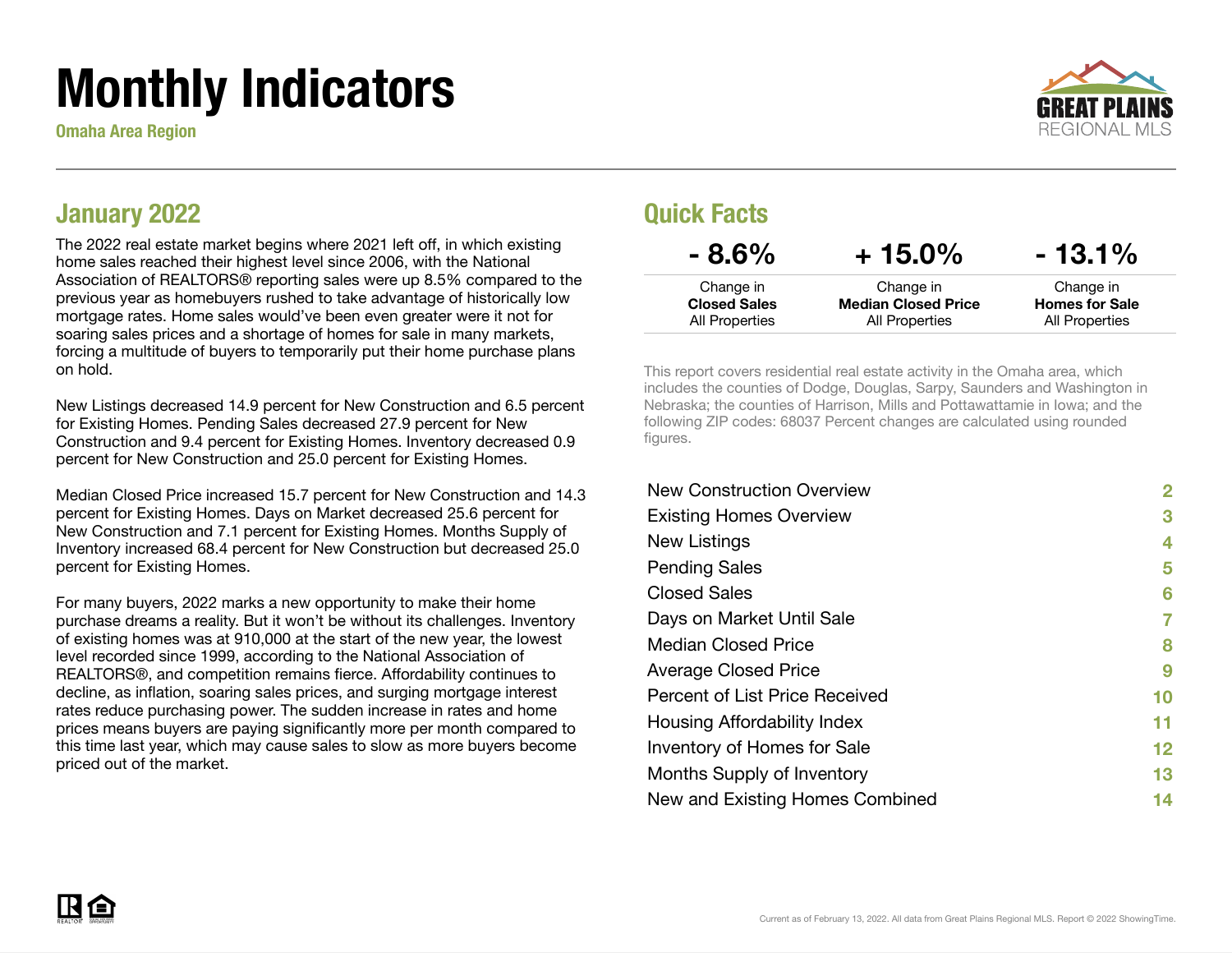### New Construction Overview

Key metrics by report month and for year-to-date (YTD) starting from the first of the year. New Construction properties only.



| <b>Key Metrics</b>                    | <b>Historical Sparkbars</b>                                        | $1 - 2021$ | 1-2022    | % Change | <b>YTD 2021</b> | <b>YTD 2022</b> | % Change |
|---------------------------------------|--------------------------------------------------------------------|------------|-----------|----------|-----------------|-----------------|----------|
| <b>New Listings</b>                   | $1 - 2020$<br>$7 - 2020$<br>$1 - 2021$<br>$7 - 2021$<br>1-2022     | 281        | 239       | $-14.9%$ | 281             | 239             | $-14.9%$ |
| <b>Pending Sales</b>                  | $1 - 2020$<br>$7 - 2020$<br>$1 - 2021$<br>$7 - 2021$<br>$1 - 2022$ | 240        | 173       | $-27.9%$ | 240             | 173             | $-27.9%$ |
| <b>Closed Sales</b>                   | $1 - 2020$<br>7-2020<br>$1 - 2021$<br>$7 - 2021$<br>$1 - 2022$     | 141        | 120       | $-14.9%$ | 141             | 120             | $-14.9%$ |
| Days on Market Until Sale             | $1 - 2022$<br>$1 - 2020$<br>$7 - 2020$<br>$1 - 2021$<br>$7 - 2021$ | 39         | 29        | $-25.6%$ | 39              | 29              | $-25.6%$ |
| <b>Median Closed Price</b>            | $1 - 2020$<br>$7 - 2020$<br>$1 - 2021$<br>$7 - 2021$<br>$1 - 2022$ | \$369,029  | \$427,001 | $+15.7%$ | \$369,029       | \$427,001       | $+15.7%$ |
| <b>Average Closed Price</b>           | $1 - 2020$<br>$7 - 2020$<br>$1 - 2021$<br>$7 - 2021$<br>$1 - 2022$ | \$389,542  | \$452,001 | $+16.0%$ | \$389,542       | \$452,001       | $+16.0%$ |
| <b>Percent of List Price Received</b> | $1 - 2020$<br>$7 - 2020$<br>$1 - 2021$<br>$7 - 2021$<br>$1 - 2022$ | 101.3%     | 102.6%    | $+1.3%$  | 101.3%          | 102.6%          | $+1.3%$  |
| <b>Housing Affordability Index</b>    | $1 - 2020$<br>7-2020<br>$1 - 2021$<br>$7 - 2021$<br>$1 - 2022$     | 117        | 100       | $-14.5%$ | 117             | 100             | $-14.5%$ |
| <b>Inventory of Homes for Sale</b>    | $1 - 2020$<br>$7 - 2020$<br>$1 - 2021$<br>$7 - 2021$<br>$1 - 2022$ | 436        | 432       | $-0.9%$  |                 |                 |          |
| <b>Months Supply of Inventory</b>     | $1 - 2020$<br>$7 - 2020$<br>$1 - 2021$<br>$7 - 2021$<br>$1 - 2022$ | 1.9        | 3.2       | $+68.4%$ |                 |                 |          |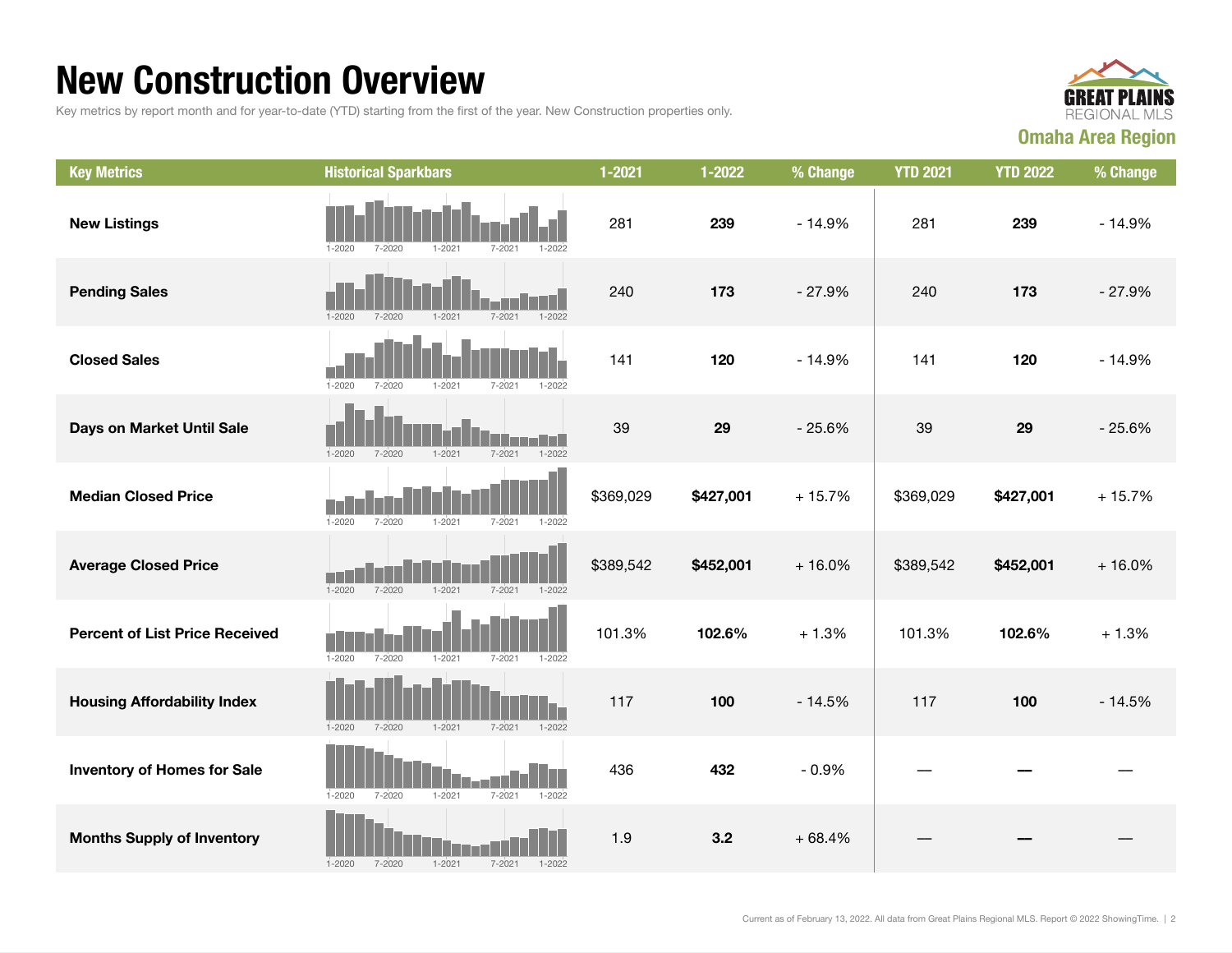## Existing Homes Overview

Key metrics by report month and for year-to-date (YTD) starting from the first of the year. Existing Homes properties only.



| <b>Key Metrics</b>                    | <b>Historical Sparkbars</b>                                        | $1 - 2021$ | 1-2022    | % Change | <b>YTD 2021</b> | <b>YTD 2022</b> | % Change |
|---------------------------------------|--------------------------------------------------------------------|------------|-----------|----------|-----------------|-----------------|----------|
| <b>New Listings</b>                   | $1 - 2020$<br>7-2020<br>$1 - 2021$<br>7-2021<br>1-2022             | 805        | 753       | $-6.5%$  | 805             | 753             | $-6.5%$  |
| <b>Pending Sales</b>                  | $1 - 2020$<br>$7 - 2020$<br>$1 - 2021$<br>$1 - 2022$<br>$7 - 2021$ | 796        | 721       | $-9.4%$  | 796             | 721             | $-9.4%$  |
| <b>Closed Sales</b>                   | $1 - 2020$<br>$7 - 2020$<br>$1 - 2021$<br>$7 - 2021$<br>$1 - 2022$ | 703        | 651       | $-7.4%$  | 703             | 651             | $-7.4%$  |
| Days on Market Until Sale             | $1 - 2021$<br>$1 - 2022$<br>$1 - 2020$<br>$7 - 2020$<br>$7 - 2021$ | 14         | 13        | $-7.1%$  | 14              | 13              | $-7.1%$  |
| <b>Median Closed Price</b>            | $1 - 2020$<br>$7 - 2020$<br>$1 - 2021$<br>$7 - 2021$<br>$1 - 2022$ | \$210,000  | \$240,000 | $+14.3%$ | \$210,000       | \$240,000       | $+14.3%$ |
| <b>Average Closed Price</b>           | $1 - 2020$<br>$7 - 2020$<br>$1 - 2021$<br>$7 - 2021$<br>$1 - 2022$ | \$242,114  | \$270,818 | $+11.9%$ | \$242,114       | \$270,818       | $+11.9%$ |
| <b>Percent of List Price Received</b> | $1 - 2020$<br>$7 - 2020$<br>$1 - 2021$<br>$7 - 2021$<br>$1 - 2022$ | 99.7%      | 100.6%    | $+0.9%$  | 99.7%           | 100.6%          | $+0.9%$  |
| <b>Housing Affordability Index</b>    | $1 - 2020$<br>$7 - 2020$<br>$1 - 2021$<br>$7 - 2021$<br>$1 - 2022$ | 205        | 177       | $-13.7%$ | 205             | 177             | $-13.7%$ |
| <b>Inventory of Homes for Sale</b>    | $1 - 2020$<br>$7 - 2020$<br>$1 - 2021$<br>$7 - 2021$<br>$1 - 2022$ | 444        | 333       | $-25.0%$ |                 |                 |          |
| <b>Months Supply of Inventory</b>     | $1 - 2021$<br>$1 - 2020$<br>$7 - 2020$<br>$7 - 2021$<br>$1 - 2022$ | 0.4        | 0.3       | $-25.0%$ |                 |                 |          |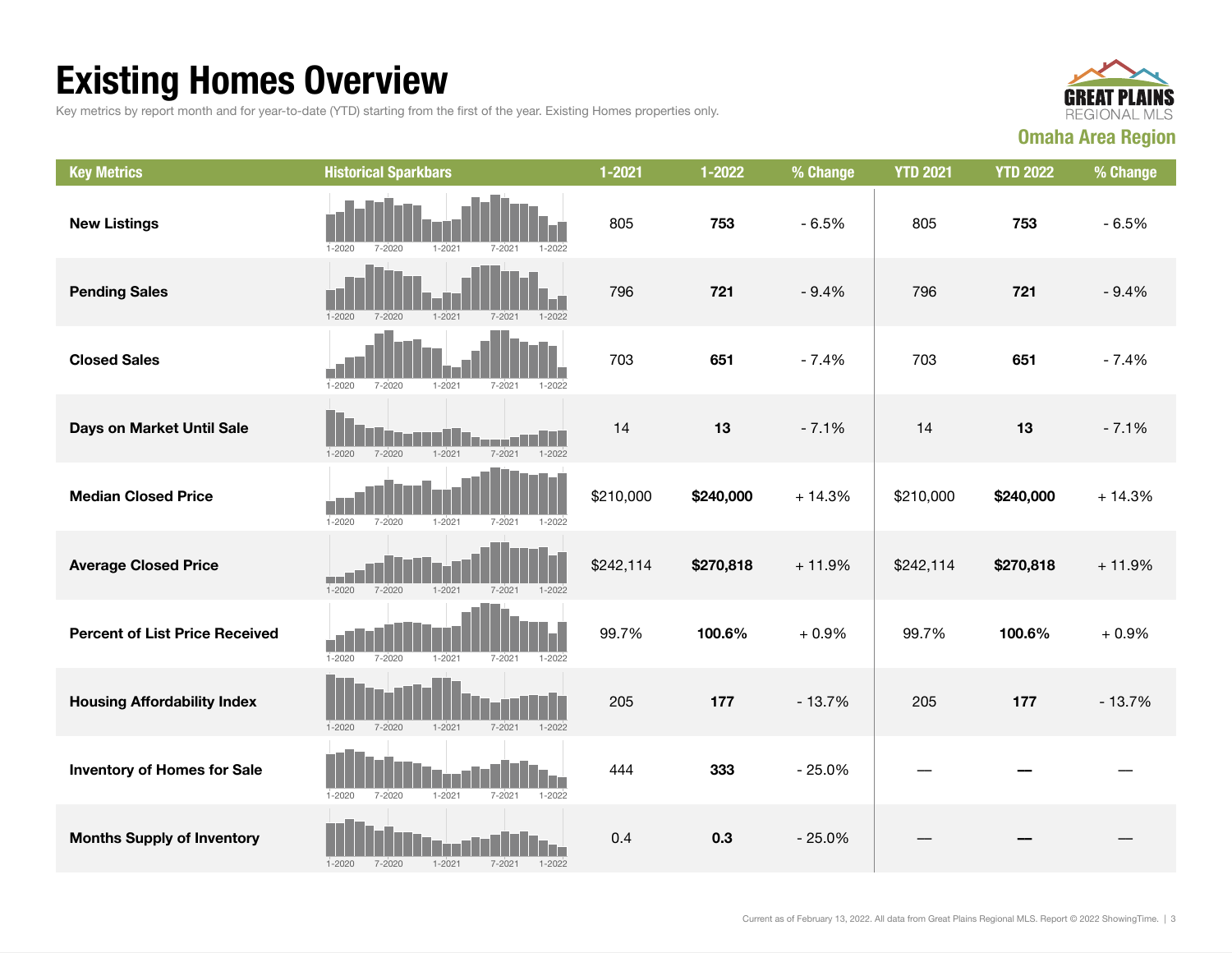### New Listings

A count of the properties that have been newly listed on the market in a given month.







Current as of February 13, 2022. All data from Great Plains Regional MLS. Report © 2022 ShowingTime. | 4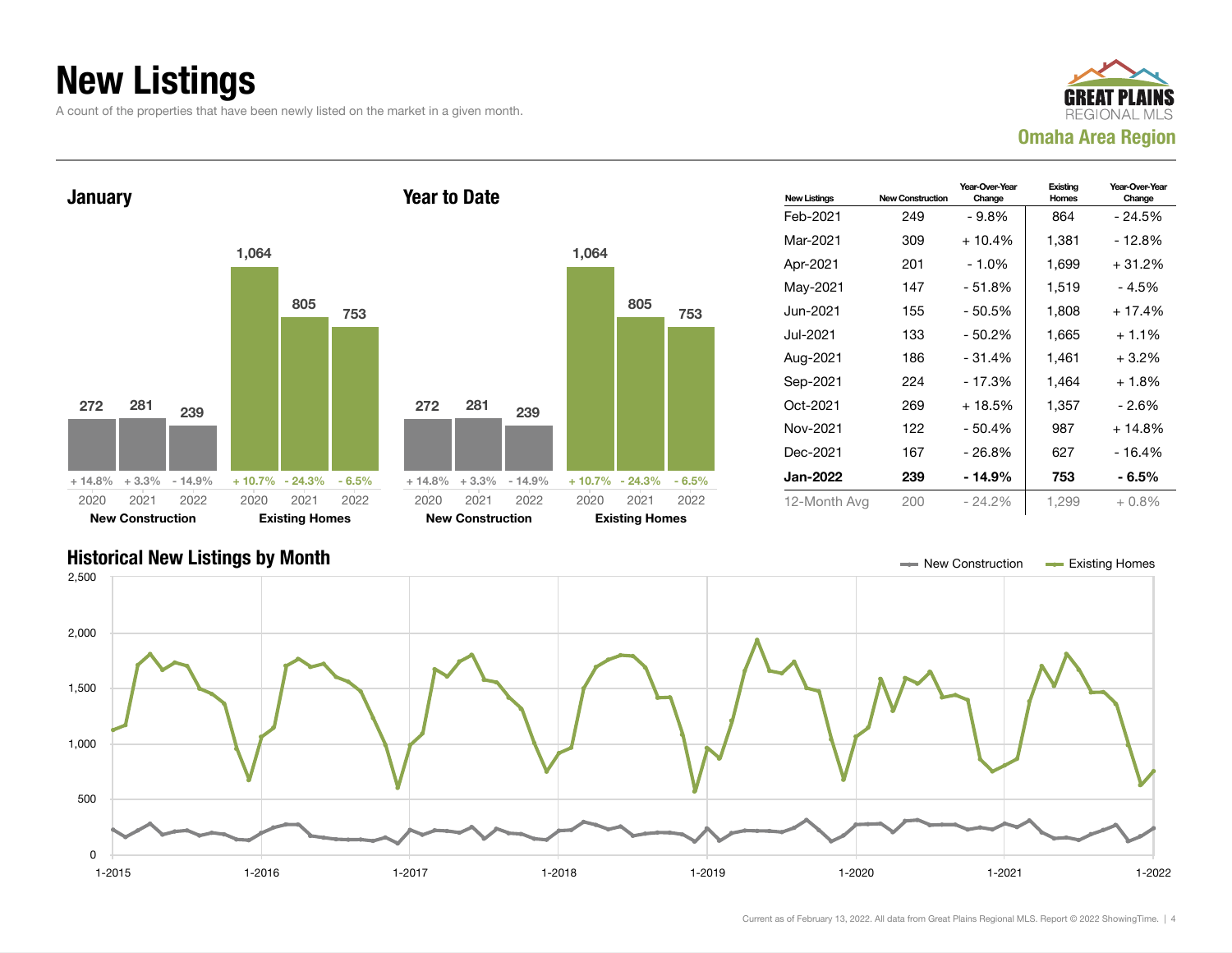### Pending Sales

A count of the properties on which offers have been accepted in a given month.





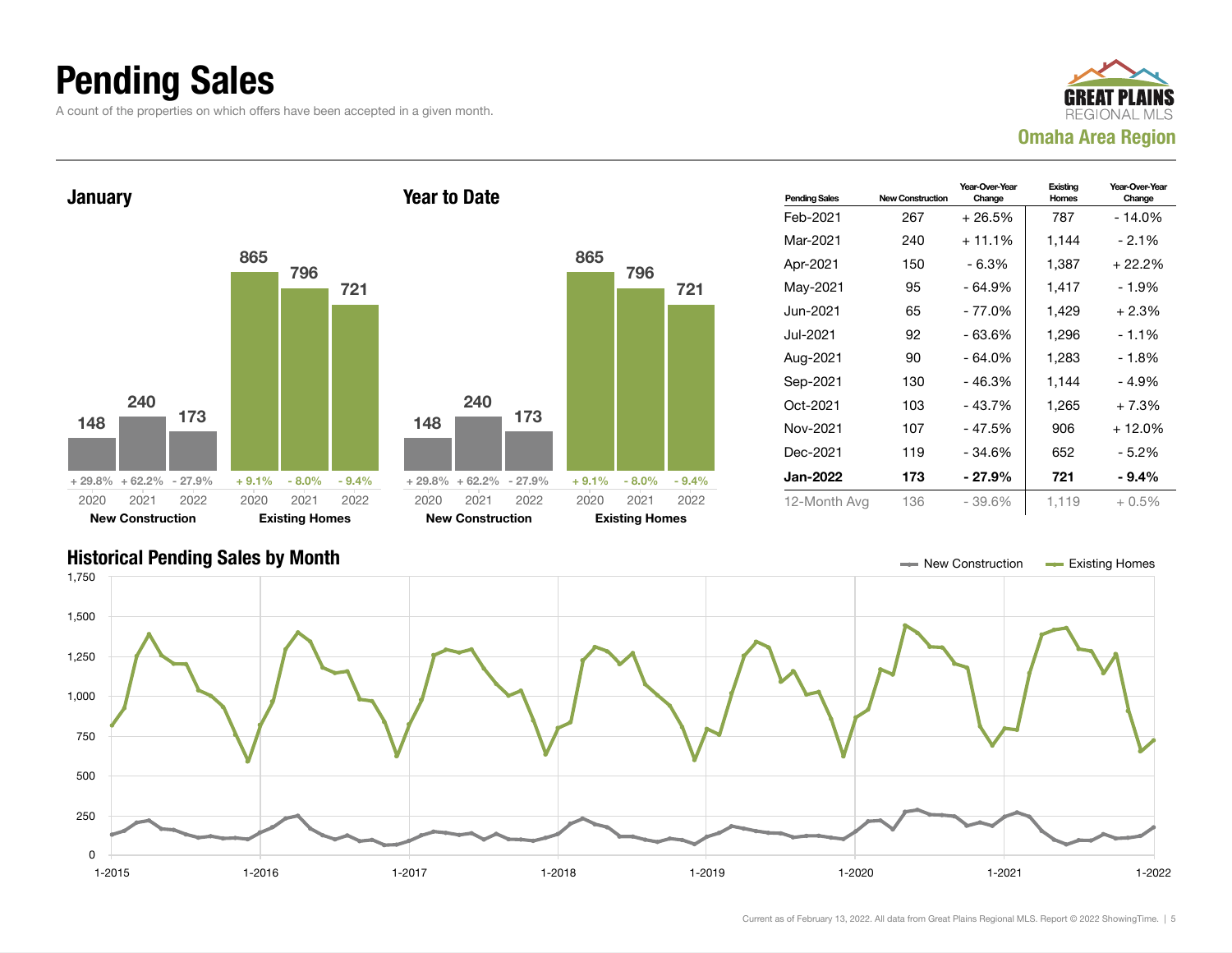#### Closed Sales

A count of the actual sales that closed in a given month.





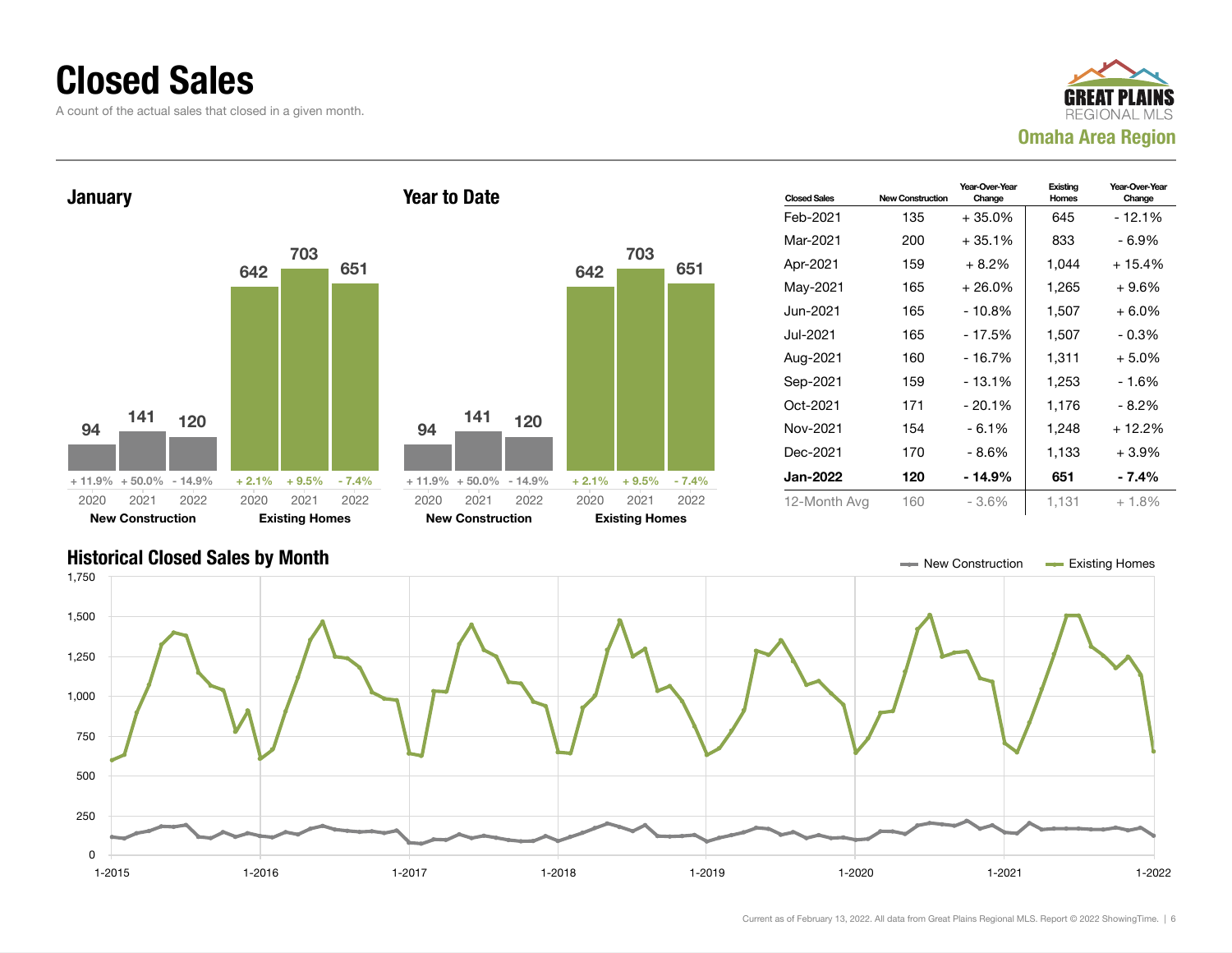#### Days on Market Until Sale

Average number of days between when a property is listed and when an offer is accepted in a given month.





| Days on Market  | <b>New Construction</b> | Year-Over-Year<br>Change | Existing<br><b>Homes</b> | Year-Over-Year<br>Change |
|-----------------|-------------------------|--------------------------|--------------------------|--------------------------|
| Feb-2021        | 45                      | $-25.0%$                 | 14                       | - 46.2%                  |
| Mar-2021        | 65                      | $-34.3%$                 | 11                       | - 50.0%                  |
| Apr-2021        | 47                      | $-44.0%$                 | 7                        | - 58.8%                  |
| May-2021        | 38                      | $-36.7%$                 | 6                        | - 60.0%                  |
| Jun-2021        | 32                      | $-66.3%$                 | 6                        | $-60.0\%$                |
| Jul-2021        | 30                      | - 56.5%                  | 6                        | - 53.8%                  |
| Aug-2021        | 23                      | $-67.1%$                 | 8                        | $-27.3%$                 |
| Sep-2021        | 23                      | - 56.6%                  | 9                        | - 18.2%                  |
| Oct-2021        | 20                      | $-62.3%$                 | 9                        | - 18.2%                  |
| Nov-2021        | 27                      | $-50.0%$                 | 12                       | $+9.1%$                  |
| Dec-2021        | 25                      | - 54.5%                  | 12                       | $+9.1%$                  |
| <b>Jan-2022</b> | 29                      | - 25.6%                  | 13                       | - 7.1%                   |
| 12-Month Avg*   | 34                      | $-48.2%$                 | 9                        | - 35.9%                  |

\* Days on Market for all properties from February 2021 through January 2022. This is not the average of the individual figures above.



#### Historical Days on Market Until Sale by Month New York New York New York New York New York New York New York New York New York New York New York New York New York New York New York New York New York New York New York New Y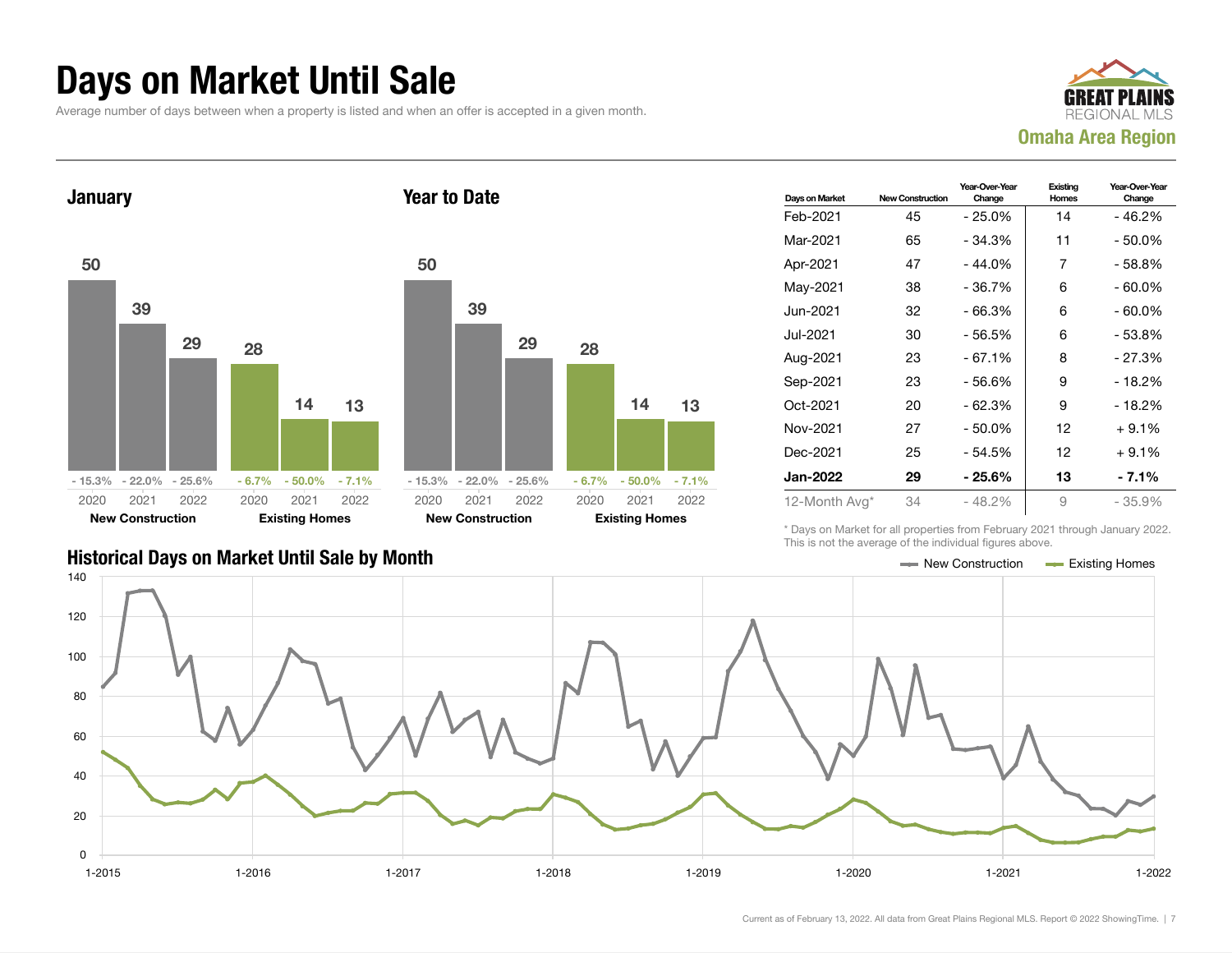### Median Closed Price

Point at which half of the sales sold for more and half sold for less, not accounting for seller concessions, in a given month.



**January** \$326,929 \$369,029 \$427,001 + 1.5% + 12.9% + 15.7% \$187,500 \$210,000 \$240,000  $+4.2\%$  + 12.0% + 14.3% 2020 New Construction 2021 2022 2020 Existing Homes 2021 2022 Year to Date \$326,929 2020



| <b>Median Closed Price</b> | <b>New Construction</b> | Year-Over-Year<br>Change | Existing<br>Homes | Year-Over-Year<br>Change |
|----------------------------|-------------------------|--------------------------|-------------------|--------------------------|
| Feb-2021                   | \$354,900               | $+9.2\%$                 | \$214,200         | $+10.4%$                 |
| Mar-2021                   | \$345.436               | $+2.2\%$                 | \$230,000         | $+17.9%$                 |
| Apr-2021                   | \$356,702               | $+7.5%$                  | \$235,000         | $+14.6%$                 |
| May-2021                   | \$361,945               | $+2.3%$                  | \$242,500         | $+12.8%$                 |
| Jun-2021 <b>.</b>          | \$375,000               | $+12.1%$                 | \$250.500         | $+15.4%$                 |
| Jul-2021                   | \$389,000               | + 14.6%                  | \$247,000         | $+8.7%$                  |
| Aug-2021                   | \$389.432               | $+16.2%$                 | \$245.000         | $+11.4%$                 |
| Sep-2021                   | \$386,090               | $+5.5%$                  | \$240.000         | $+10.2\%$                |
| Oct-2021                   | \$389,528               | $+8.2\%$                 | \$237,100         | $+9.0\%$                 |
| Nov-2021                   | \$390,000               | $+5.7%$                  | \$240,000         | $+6.7%$                  |
| Dec-2021                   | \$411,154               | + 17.2%                  | \$232,800         | $+10.9%$                 |
| Jan-2022                   | \$427,001               | + 15.7%                  | \$240,000         | $+14.3%$                 |
| 12-Month Avg*              | \$380,000               | $+9.4%$                  | \$240,000         | $+11.6%$                 |

Historical Median Closed Price by Month **New Construction Accord Price by Month** New Construction Accord Existing Homes

\* Median Closed Price for all properties from February 2021 through January 2022. This is not the average of the individual figures above.

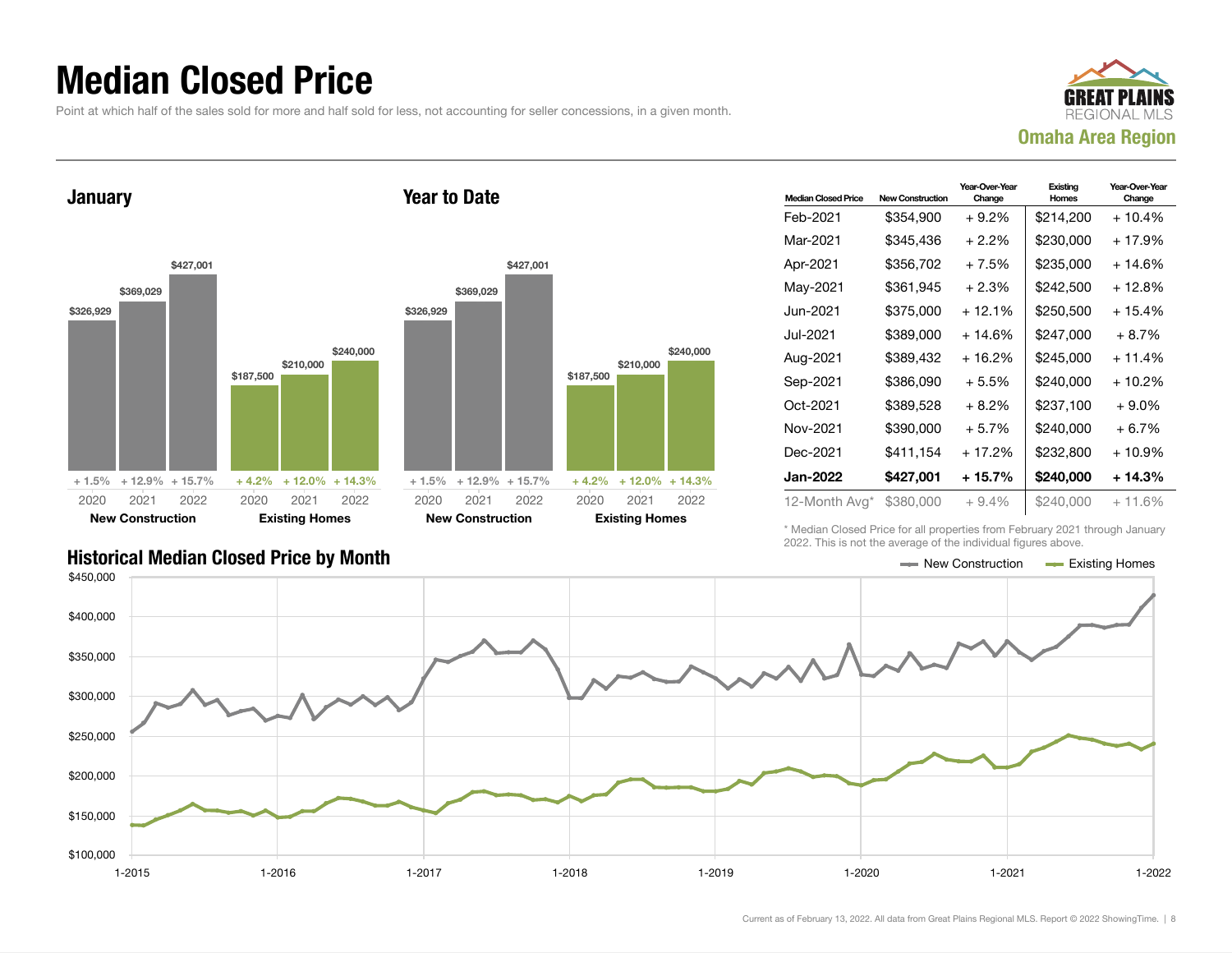#### Average Closed Price

Average sales price for all closed sales, not accounting for seller concessions, in a given month.



**January** 



Year to Date

| <b>Average Closed Price</b> | <b>New Construction</b> | Year-Over-Year<br>Change | Existing<br>Homes | Year-Over-Year<br>Change |
|-----------------------------|-------------------------|--------------------------|-------------------|--------------------------|
| Feb-2021                    | \$380,937               | $+10.0\%$                | \$251,637         | $+16.4%$                 |
| Mar-2021                    | \$370,897               | $+5.6%$                  | \$256,818         | $+13.6%$                 |
| Apr-2021                    | \$370,758               | $+3.1%$                  | \$267,825         | $+16.1%$                 |
| May-2021                    | \$389.518               | $+2.5%$                  | \$284.135         | $+15.9%$                 |
| Jun-2021.                   | \$404,801               | $+12.7%$                 | \$295,648         | + 18.6%                  |
| Jul-2021.                   | \$406.171               | $+10.1\%$                | \$295,196         | $+12.1%$                 |
| Aug-2021                    | \$413,062               | $+11.9%$                 | \$281,017         | $+7.8%$                  |
| Sep-2021                    | \$417,295               | $+5.5%$                  | \$280,717         | $+10.1%$                 |
| Oct-2021                    | \$420,019               | $+9.9\%$                 | \$279,171         | $+8.0\%$                 |
| Nov-2021                    | \$413,929               | $+6.7%$                  | \$284,303         | $+8.7%$                  |
| Dec-2021                    | \$445.656               | $+16.4%$                 | \$264,975         | $+6.4%$                  |
| Jan-2022                    | \$452,001               | + 16.0%                  | \$270,818         | + 11.9%                  |
| 12-Month Avg*               | \$405,953               | $+8.6\%$                 | \$278,898         | $+12.0\%$                |

\* Average Closed Price for all properties from February 2021 through January 2022. This is not the average of the individual figures above.

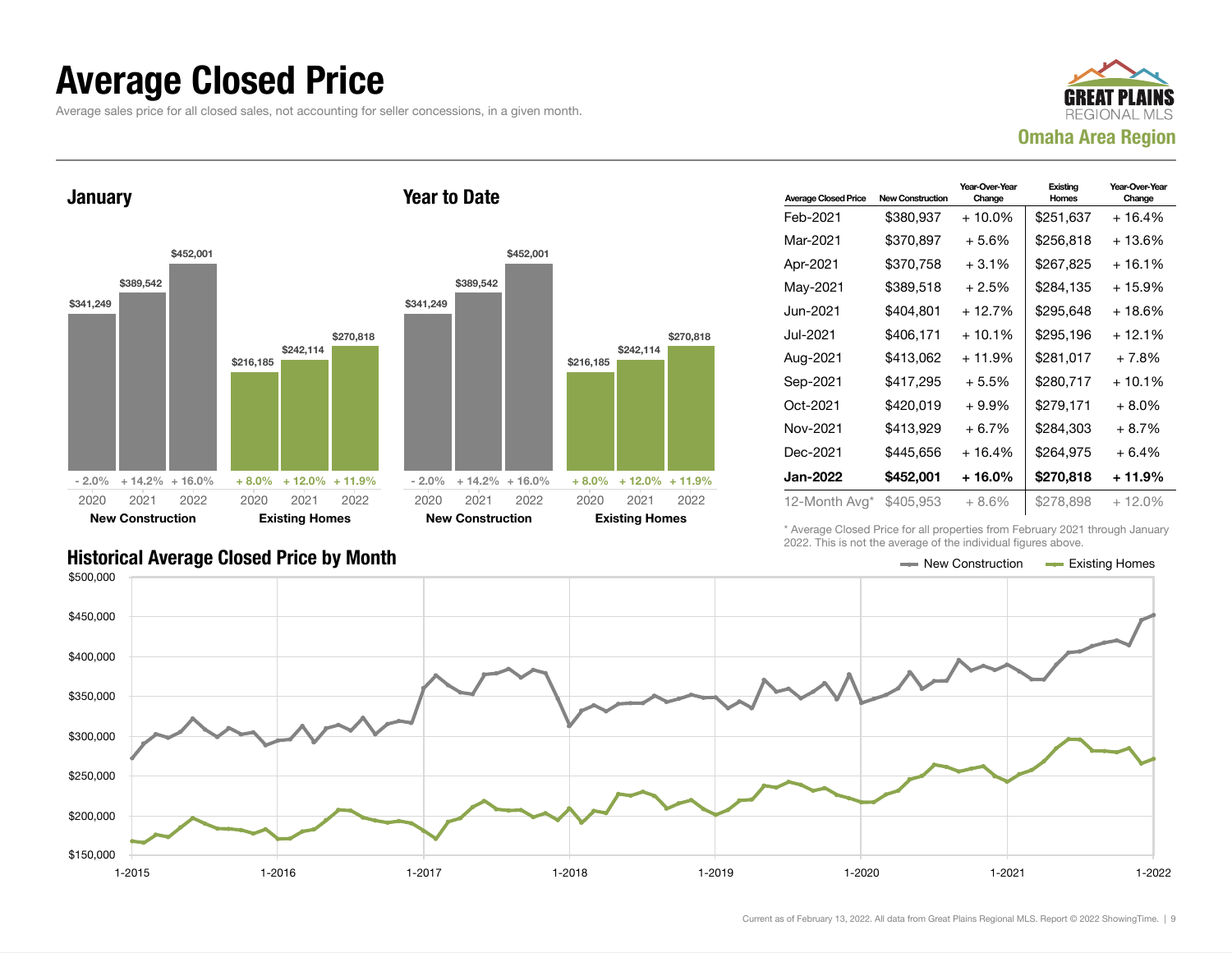### Percent of List Price Received

Percentage found when dividing a property's sales price by its most recent list price, then taking the average for all properties sold in a given month, not accounting for seller concessions.



**January** 100.5% 101.3% 102.6%  $-0.2\% + 0.8\% + 1.3\%$ 98.0% 99.7% 100.6%  $+ 0.7\% + 1.7\% + 0.9\%$ 2020 New Construction 2021 2022 2020 Existing Homes 2021 2022 Year to Date 100.5% 101.3% 102.6%  $-0.2\% + 0.8\% + 1.3\%$ 98.0% 99.7% 100.6%  $+ 0.7\% + 1.7\% + 0.9\%$ 2020 New Construction 2021 2022 2020 Existing Homes 2021 2022

| Pct. of List Price<br>Received | New Construction | Year-Over-Year<br>Change | Existing<br>Homes | Year-Over-Year<br>Change |
|--------------------------------|------------------|--------------------------|-------------------|--------------------------|
| Feb-2021                       | 102.1%           | $+1.5%$                  | 99.9%             | $+1.4%$                  |
| Mar-2021                       | 100.7%           | $+0.2%$                  | 102.1%            | $+2.9%$                  |
| Apr-2021                       | 101.4%           | $+0.9\%$                 | 102.7%            | $+3.1%$                  |
| May-2021                       | 101.2%           | $+0.8%$                  | 103.4%            | $+4.1%$                  |
| Jun-2021.                      | 101.7%           | $+0.9\%$                 | 103.4%            | $+3.7%$                  |
| Jul-2021                       | 101.5%           | $+1.1%$                  | 102.6%            | $+2.3%$                  |
| Aug-2021                       | 101.7%           | $+1.4%$                  | 101.5%            | $+1.1%$                  |
| Sep-2021                       | 101.4%           | $+0.5\%$                 | 100.7%            | $+0.1\%$                 |
| Oct-2021                       | 101.5%           | $+0.5%$                  | 100.5%            | $+0.1%$                  |
| Nov-2021                       | 101.5%           | $+0.8\%$                 | 100.6%            | $+0.4%$                  |
| Dec-2021                       | 102.4%           | $+1.7%$                  | 98.9%             | $-0.9%$                  |
| Jan-2022                       | 102.6%           | $+1.3%$                  | 100.6%            | $+0.9\%$                 |
| 12-Month Avg*                  | 101.6%           | $+0.9\%$                 | 101.6%            | $+1.7%$                  |

#### Historical Percent of List Price Received by Month New Construction According Homes

\* Pct. of List Price Received for all properties from February 2021 through January 2022. This is not the average of the individual figures above.

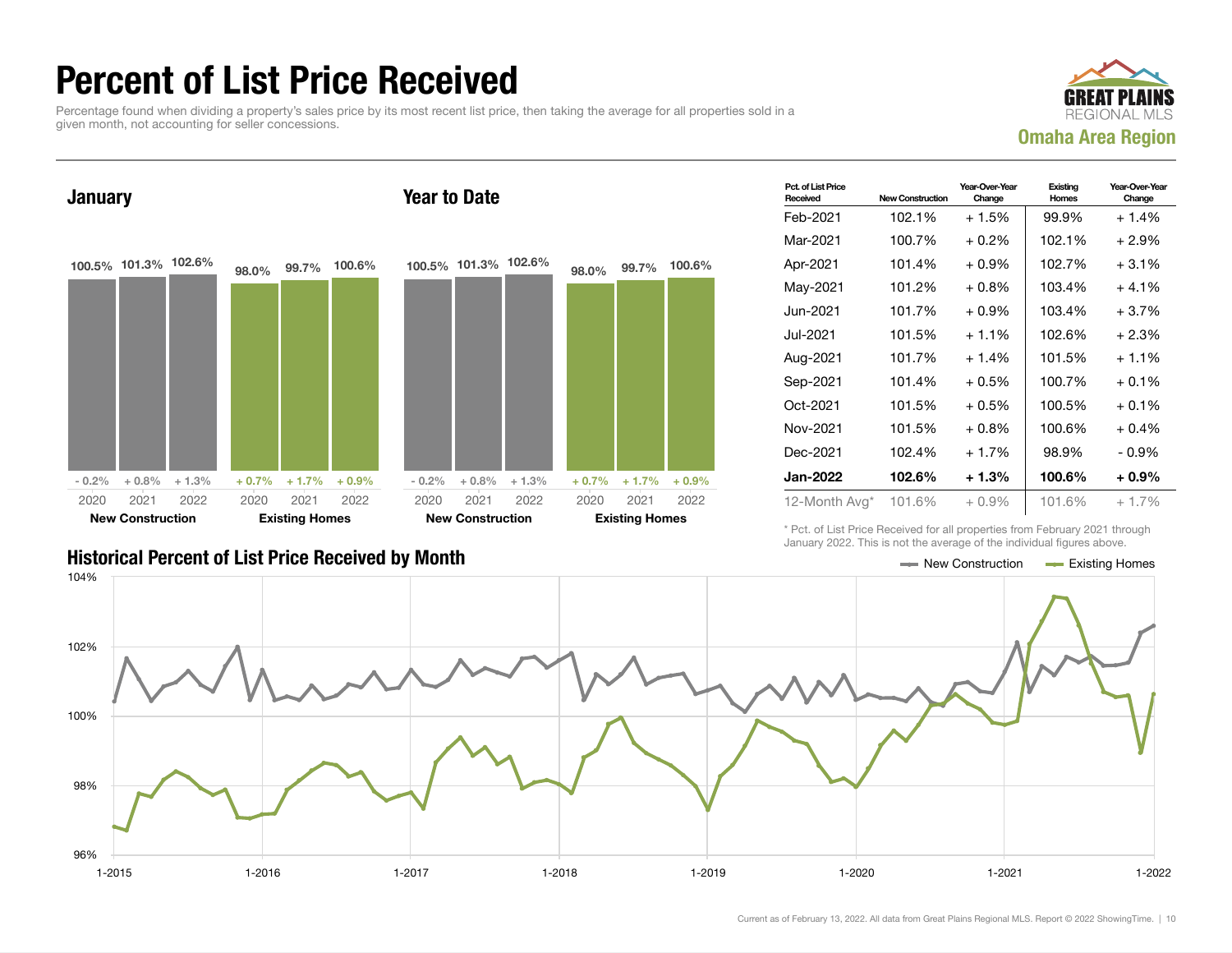## Housing Affordability Index

This index measures housing affordability for the region. For example, an index of 120 means the median household income is 120% of what is necessary to qualify for the median-priced home under prevailing interest rates. A higher number means greater affordability.





| <b>Affordability Index</b> | <b>New Construction</b> | Year-Over-Year<br>Change | Existing<br>Homes | Year-Over-Year<br>Change |
|----------------------------|-------------------------|--------------------------|-------------------|--------------------------|
| Feb-2021                   | 121                     | $-0.8\%$                 | 200               | - 2.4%                   |
| Mar-2021                   | 121                     | $+3.4%$                  | 181               | $-11.3%$                 |
| Apr-2021                   | 117                     | - 3.3%                   | 178               | - 9.6%                   |
| May-2021                   | 116                     | $+0.9%$                  | 174               | - 7.9%                   |
| Jun-2021.                  | 112                     | - 8.2%                   | 168               | - 10.6%                  |
| Jul-2021                   | 109                     | - 10.7%                  | 172               | - 5.5%                   |
| Aug-2021                   | 109                     | $-12.1%$                 | 174               | $-8.4%$                  |
| Sep-2021                   | 110                     | $-4.3%$                  | 177               | - 8.3%                   |
| Oct-2021                   | 109                     | - 6.8%                   | 179               | - 7.7%                   |
| Nov-2021                   | 109                     | - 5.2%                   | 177               | - 6.3%                   |
| Dec-2021                   | 103                     | - 15.6%                  | 183               | - 10.3%                  |
| <b>Jan-2022</b>            | 100                     | - 14.5%                  | 177               | - 13.7%                  |
| 12-Month Avg               | 111                     | $-6.7\%$                 | 178               | $-8.7\%$                 |

#### Historical Housing Affordability Index by Month New Construction Existing Homes

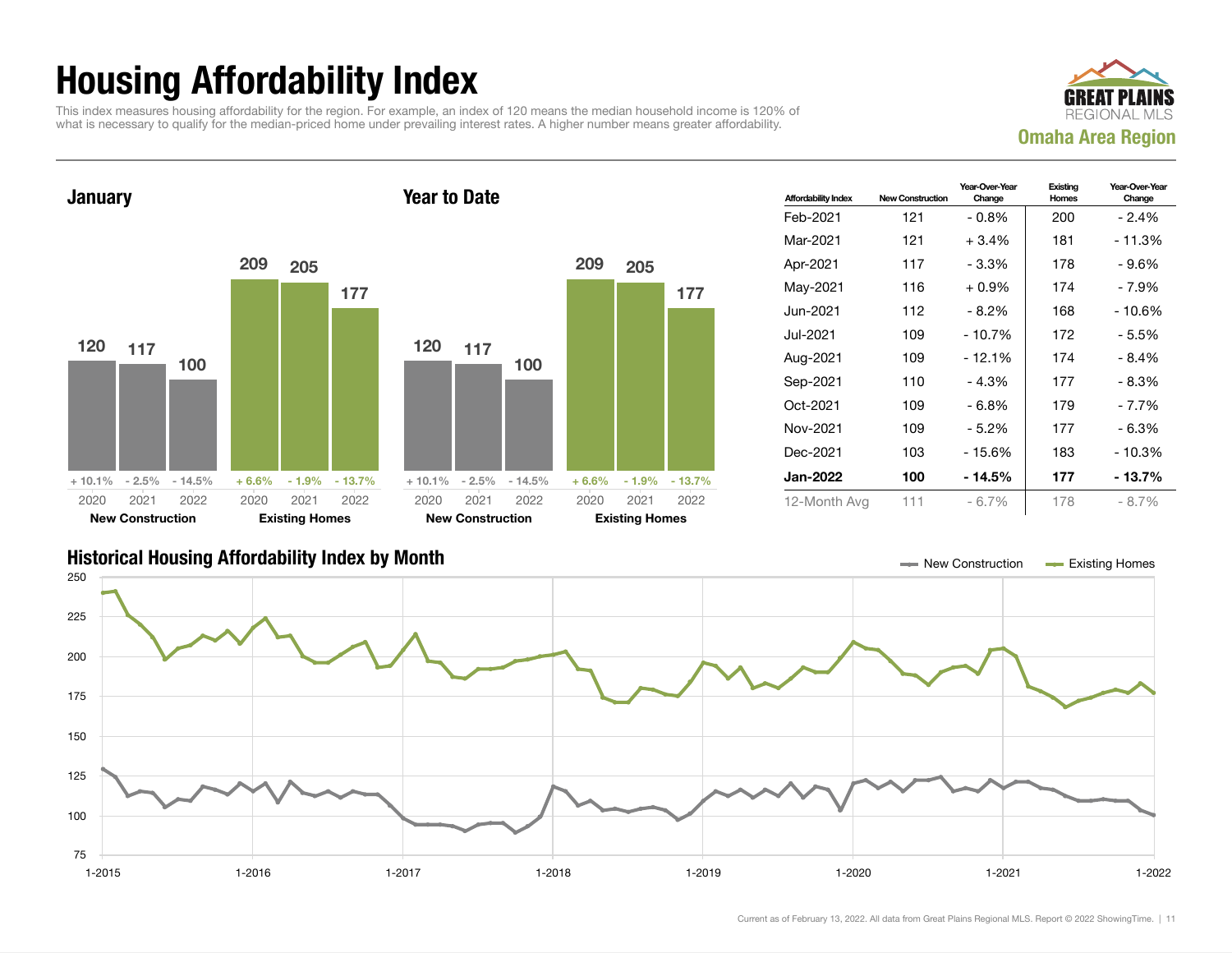### Inventory of Homes for Sale

The number of properties available for sale in active status at the end of a given month.





#### Historical Inventory of Homes for Sale by Month New Construction Existing Homes

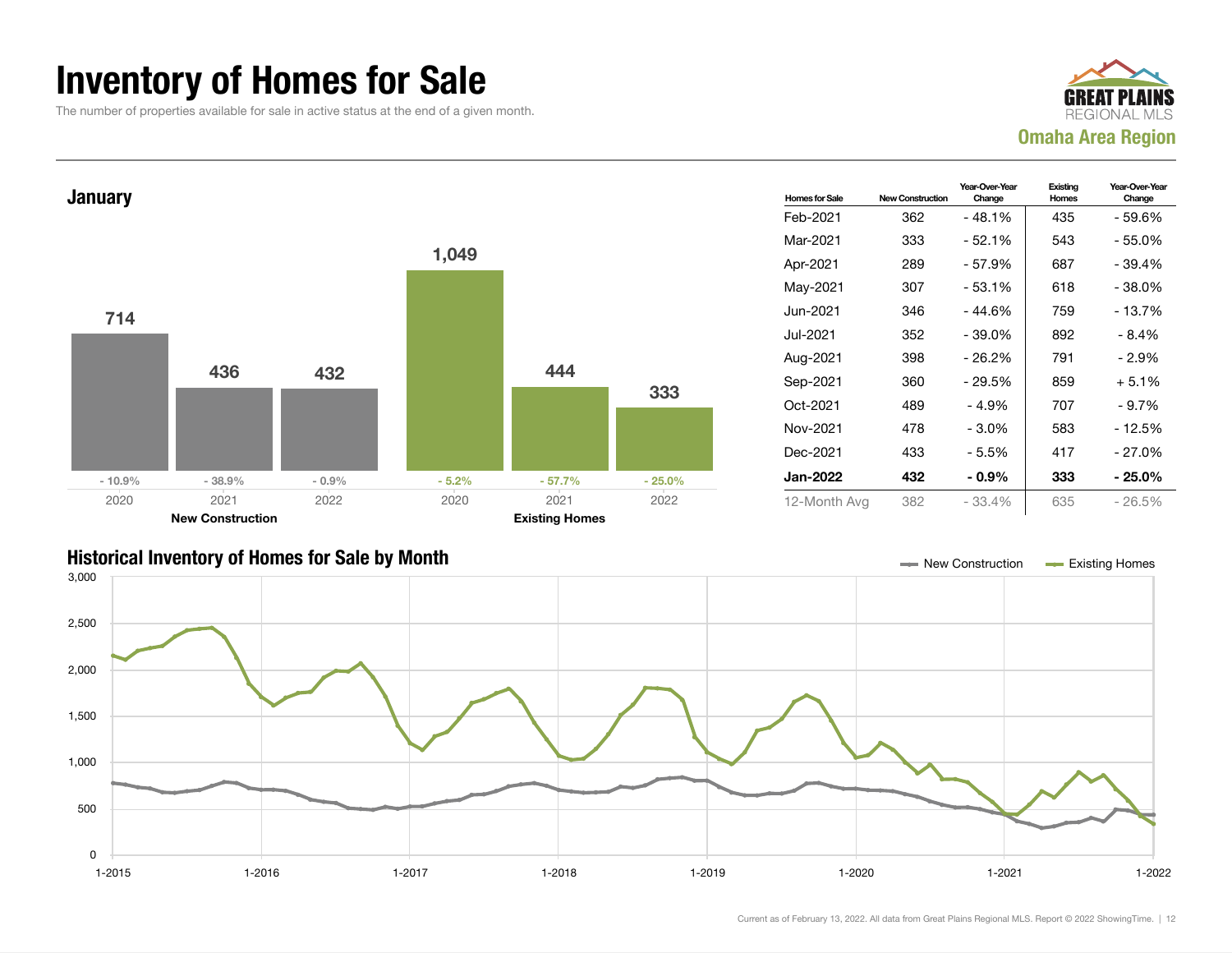## Months Supply of Inventory

The inventory of homes for sale at the end of a given month, divided by the average monthly pending sales from the last 12 months.





#### Historical Months Supply of Inventory by Month New York New York New York New Construction And Existing Homes

| <b>Months Supply</b> | <b>New Construction</b> | Year-Over-Year<br>Change | Existing<br><b>Homes</b> | Year-Over-Year<br>Change |
|----------------------|-------------------------|--------------------------|--------------------------|--------------------------|
| Feb-2021             | 1.6                     | $-68.0%$                 | 0.4                      | $-60.0\%$                |
| Mar-2021             | 1.4                     | - 71.4%                  | 0.5                      | - 54.5%                  |
| Apr-2021             | 1.3                     | $-72.9%$                 | 0.6                      | - 45.5%                  |
| May-2021             | 1.4                     | $-67.4%$                 | 0.6                      | - 33.3%                  |
| Jun-2021             | 1.8                     | - 52.6%                  | 0.7                      | - 12.5%                  |
| Jul-2021             | 1.9                     | $-42.4%$                 | 0.8                      | - 11.1%                  |
| Aug-2021             | 2.3                     | $-20.7%$                 | 0.7                      | $0.0\%$                  |
| Sep-2021             | 2.2                     | $-15.4%$                 | 0.8                      | $+14.3%$                 |
| Oct-2021             | 3.2                     | $+28.0%$                 | 0.6                      | - 14.3%                  |
| Nov-2021             | 3.3                     | $+43.5%$                 | 0.5                      | - 16.7%                  |
| Dec-2021             | 3.1                     | $+47.6%$                 | 0.4                      | $-20.0\%$                |
| <b>Jan-2022</b>      | 3.2                     | $+68.4%$                 | 0.3                      | - 25.0%                  |
| 12-Month Avg*        | 2.2                     | $-34.3%$                 | 0.6                      | $-29.4\%$                |

\* Months Supply for all properties from February 2021 through January 2022. This is not the average of the individual figures above.